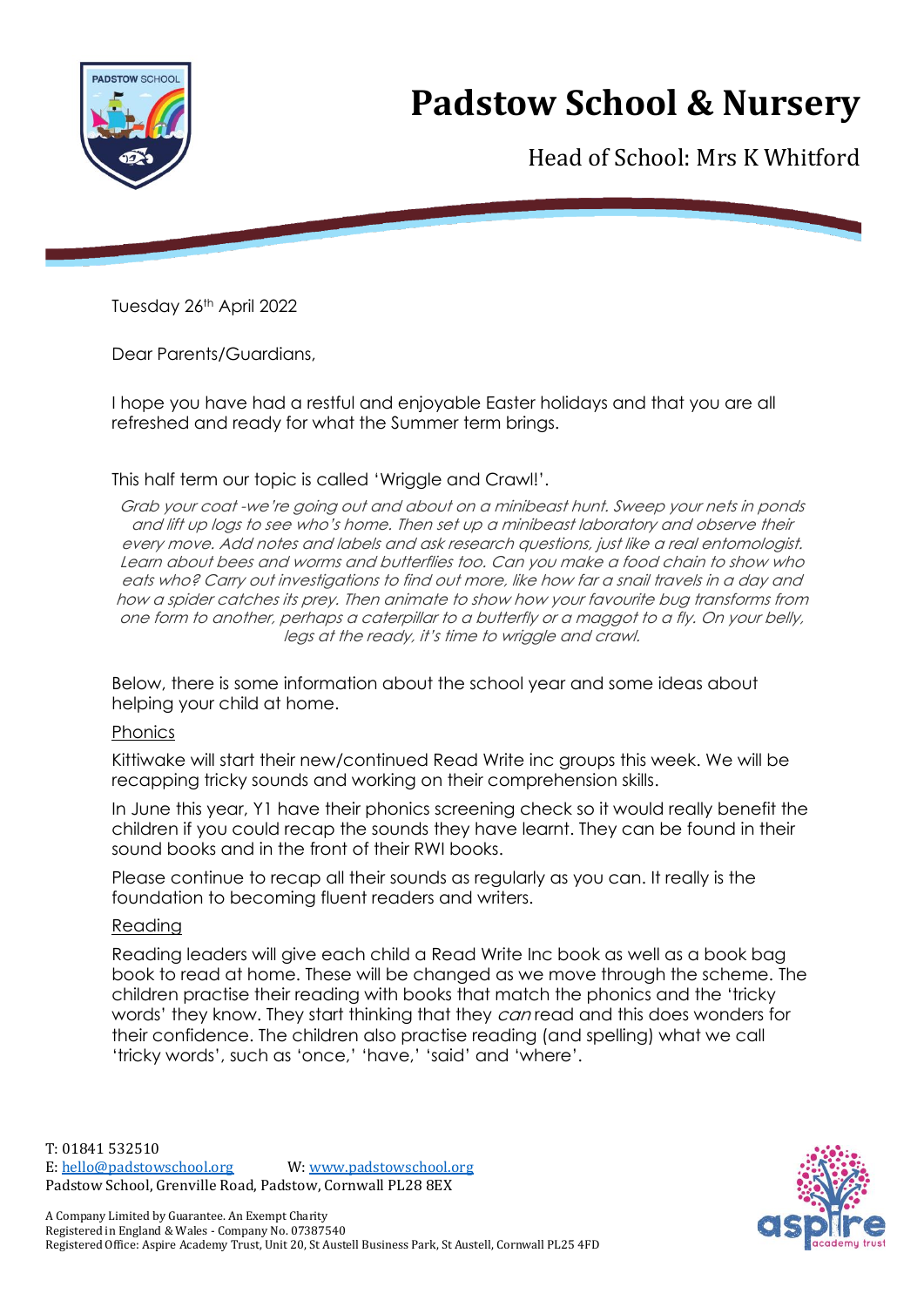



# Head of School: Mrs K Whitford



# Maths

# Y1

This half term we will be developing our multiplication and division skills and then moving onto fractions.

|        | Week 1                             | Week <sub>2</sub>                                  | Week 3 | Week 4 | Week 5                                                                       | Week 6 | Week 7 | Week 8                                      | Week 9                                 | Week 10                              | Week 11                               | Week 12       |
|--------|------------------------------------|----------------------------------------------------|--------|--------|------------------------------------------------------------------------------|--------|--------|---------------------------------------------|----------------------------------------|--------------------------------------|---------------------------------------|---------------|
| Autumn | Number: Place Value<br>(within 10) |                                                    |        |        | Number: Addition and Subtraction<br>(within 10)                              |        |        |                                             |                                        | Geometry:<br>Shape                   | Number: Place<br>Value (within<br>20) |               |
| Spring | Consolidation                      | Number: Addition and<br>Subtraction<br>(within 20) |        |        | Number: Place Value<br>(within 50)                                           |        |        | Measurement:<br>Length and<br><b>Height</b> |                                        | Measurement:<br>Weight and<br>Volume |                                       | Consolidation |
| Summer | Consolidation                      | <b>Number: Multiplication</b><br>and Division      |        |        | Position and<br>Geometry:<br><b>Direction</b><br>Number:<br><b>Fractions</b> |        |        |                                             | Number: Place<br>Value<br>(within 100) | Measurement:<br>Money                | Measurement:<br>Time                  |               |

# Y2

This half term we will be learning about fractions, and we will be learning to name and describe properties of 2-D and 3-D shapes, including number of sides, vertices, edges, faces and lines of symmetry.



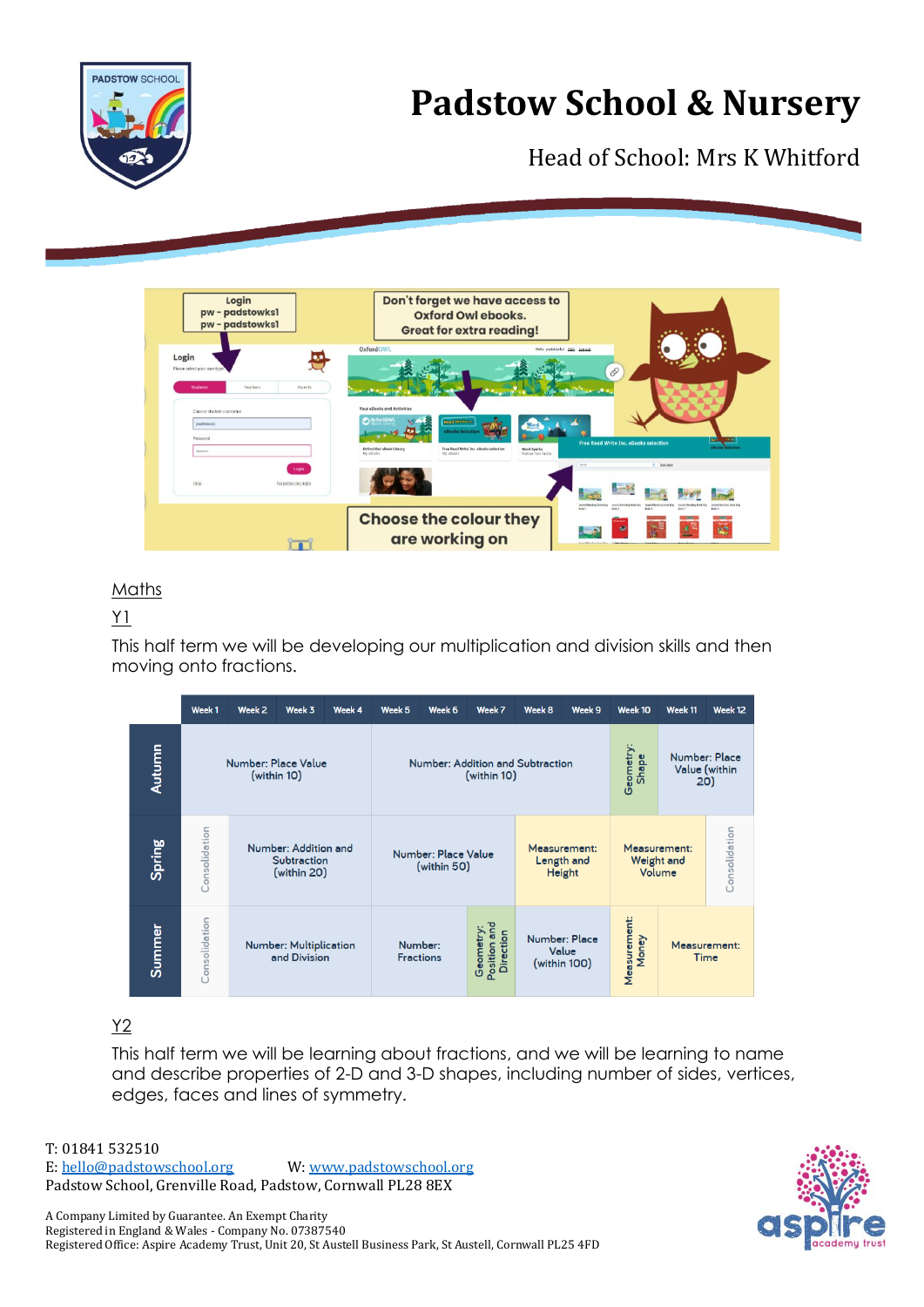



Head of School: Mrs K Whitford

|        | Week <sub>1</sub>                             | Week 2                                      | Week 3 | Week 4                                        | Week 5                                  | Week 6            | Week 7                      | Week 8                                            | Week 9                                                          | Week 10                             | Week 11 | Week 12       |
|--------|-----------------------------------------------|---------------------------------------------|--------|-----------------------------------------------|-----------------------------------------|-------------------|-----------------------------|---------------------------------------------------|-----------------------------------------------------------------|-------------------------------------|---------|---------------|
| Autumn |                                               | Number: Place Value                         |        |                                               | <b>Number: Addition and Subtraction</b> |                   |                             |                                                   |                                                                 | <b>Measurement:</b><br><b>Money</b> |         | Consolidation |
| Spring | Number: Multiplication and<br><b>Division</b> |                                             |        |                                               |                                         | <b>Statistics</b> |                             | Geometry:<br><b>Properties of</b><br><b>Shape</b> | <b>Number: Fractions</b>                                        |                                     |         |               |
| Summer |                                               | <b>Measurement:</b><br>Length and<br>Height |        | Geometry:<br>Position and<br><b>Direction</b> | Consolidation<br>and problem<br>solving |                   | <b>Measurement:</b><br>Time |                                                   | <b>Measurement: Mass,</b><br>Capacity and<br><b>Temperature</b> | Consolidation                       |         |               |

#### Homework

We use 'Seesaw' as our online learning platform in Kittiwake class. I will be uploading a weekly maths activity linked to what we have been learning. This is intended for you to work on together, consolidating the week's learning.

Suggested websites and Apps to help support your child's learning:

- o [Characteristics of living things -](https://www.bbc.co.uk/bitesize/clips/zg7s39q?scrlybrkr=c1389c77) KS1 Science BBC Bitesize
- o BBC Bitesize science [KS1 Science -](https://www.bbc.co.uk/bitesize/subjects/z6svr82) England BBC Bitesize
- o Mr Thorne Network on Youtube fantastic phonics videos.
- o BBC Bitesize KS1
- o Literacy games [https://www.topmarks.co.uk/english-games/5-7](https://www.topmarks.co.uk/english-games/5-7-years/letters-and-sounds) [years/letters-and-sounds](https://www.topmarks.co.uk/english-games/5-7-years/letters-and-sounds)
- o Ruth Miskin [https://www.youtube.com/channel/UCo7fbLgY2oA\\_cFCIg9GdxtQ](https://www.youtube.com/channel/UCo7fbLgY2oA_cFCIg9GdxtQ)
- o Teach your Monster to read
- o Oxford Owls [https://home.oxfordowl.co.uk/at-school/year-2-at-primary](https://home.oxfordowl.co.uk/at-school/year-2-at-primary-school/maths-curriculum-year-2-age-6-7/)[school/maths-curriculum-year-2-age-6-7/](https://home.oxfordowl.co.uk/at-school/year-2-at-primary-school/maths-curriculum-year-2-age-6-7/)
- o Sumdog

### **Spellings**

Children will have weekly spellings to practise and learn. Each child will have a spelling book in which these weekly spellings can be practised. If your spelling book is full please let me know and I will provide another one. There are lots of

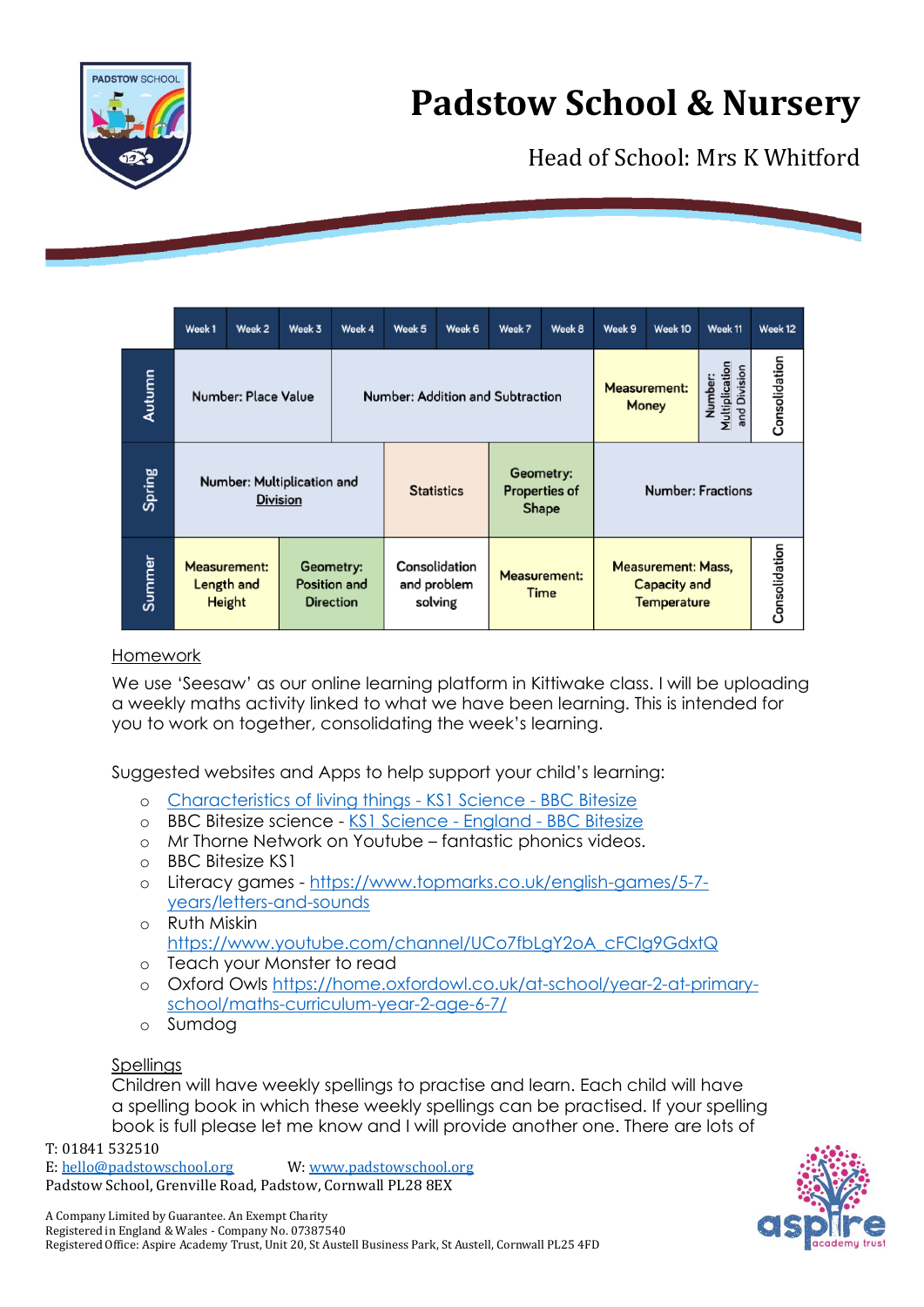

# **Padstow School & Nursery**

Head of School: Mrs K Whitford

different ways to learn their spellings. It is important that they also understand the meaning of the words they are learning. Can they put them into context? Can they write a sentence including one or two? Please find this half terms spelling list attached.

### PE

PE will be taught on a **Monday**. Please ensure your child brings their kit to school at the beginning of the week. This can be left in school for the week.

#### Outdoor Learning

Outdoor learning will be continuing on a Friday afternoon. We plan to be outside whatever the weather!

- Each child to keep a pair of wellies in a named bag in school.
- Children to wear suitable clothes for outdoor learning (e.g. clothes you will not mind coming home muddy!). Their school jumper should still be worn.

# Key Stage One SATS

During the last two of weeks of May, Year 2 will be undertaking their Standard attainment tests (SATS). These test papers are administered by myself and my team. They do not go away for marking, they are marked by myself.

These will help me make judgements about the standard your child is working at in English, Maths and Science. These tests, along with your child's work throughout the year, help me to assess your child's performance and, as they move up to key stage 2, identify their needs.

Year 2 are familiar with these tests and the sort of questions they may be asked. I have incorporated them into our daily lessons/teaching since September. They may not even realise that they have taken them!

Please continue to support your child by reading with them regularly and asking the questions from the back of the books. Work together when completing the maths homework on Seesaw and use Sumdog to recap.